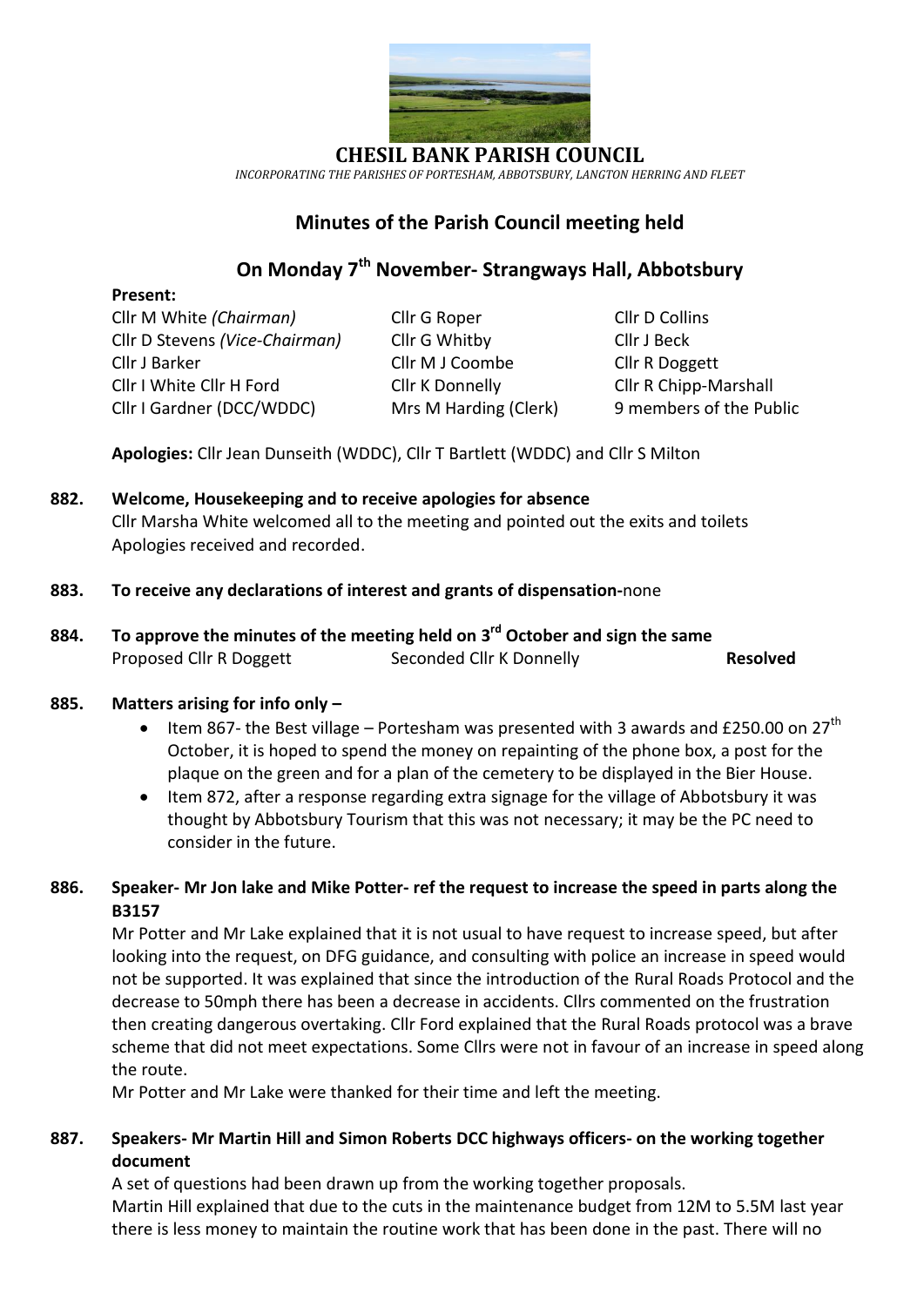*INCORPORATING THE PARISHES OF PORTESHAM, ABBOTSBURY, LANGTON HERRING AND FLEET*

longer be cyclic sign cleaning and minor works the works will no longer be proactive. There will still be gulley emptying done to the community networks, although it doesn't mean that gulley's won't be emptied at all, they will done from officer inspections or when reported by the public or PC. Officer inspections on the B3157 happen once a month and once a year on side roads.

The DCC highways are not devolving powers to parishes but informing them of what the DCC can no longer carry out on a cyclic basis so if the parishes want more than is being offered they have the options to carry out some of the work with volunteers, employing contractors or employing DCC at the agreed rates.

It was explained that the planned vegetation cuts are done by Countryside services although still part of DCC not the highways section, the cuts will depend on the growing season but there would be a planned cut once a year unless there was a safety issue. Hedges are the responsibility of the landowners unless they become a safety issue.

Weeds on pavements are also Countryside, this is particularly pertinent in Abbotsbury where there are high pavements and if not kept under control could be a safety issue. This needs to be carried out early enough in the season to take effect. Simon Roberts explained he is happy to consult with the Council on these issues.

Martin went on to explain about the documents DCC highways have loaded to their share point page which the Clerk can access, this has all the templates for working with volunteers or guidance and information about the scheme, as and when new documents are provided they will be uploaded to this site. Simon explained that the DCC have to work within their code of practice which Simon would provide a copy of for the PC to read. Simon also explained what kind of help he can provide if the Parish want to take on any works, tools, training, supervision, signs, safety equipment and insurance. Simon also explained that he can be available for works to be carried out at weekends as many potential volunteers work during the week.

Cllrs asked about using contractors for any works, this would be the contractors responsibility to ensure they were insured and suitably trained to work on a highway ie. Hedge/verge cutting. Cllrs asked about clearing of vegetation, who removes it and where it can be disposed of, the PC was advised to speak to Dorset Waste partnership but for small amounts DCC may be able to help. The emphasis by the DCC highways on this scheme is that they will "keep it safe but not keep it pretty" although it was explained that much of the works will continue as it has been in recent years.

Simon and Martin were thanked for attending the meeting and left at 8.24pm

### **888. Democratic Forum for agenda items only-**

Mr Mitchell from Fleet commented on the approval of the exclusive rights to Goalen Caravan site and asked if the Council were going to appeal against the decision, he explained the reasoning behind this and the options available to the PC. Cllr Coombe explained that it has been a complicated case and has run for over 30 years; a judicial review would be costly so the next step would be to write to the Secretary of State to ask for the decision to be looked into.

### **889. Finance**

### **i. To consider receipts and payments**

The full payments list and finance report was previously circulated to Council members, all payments have been authorised and paid in line with the necessary internal controls and contracts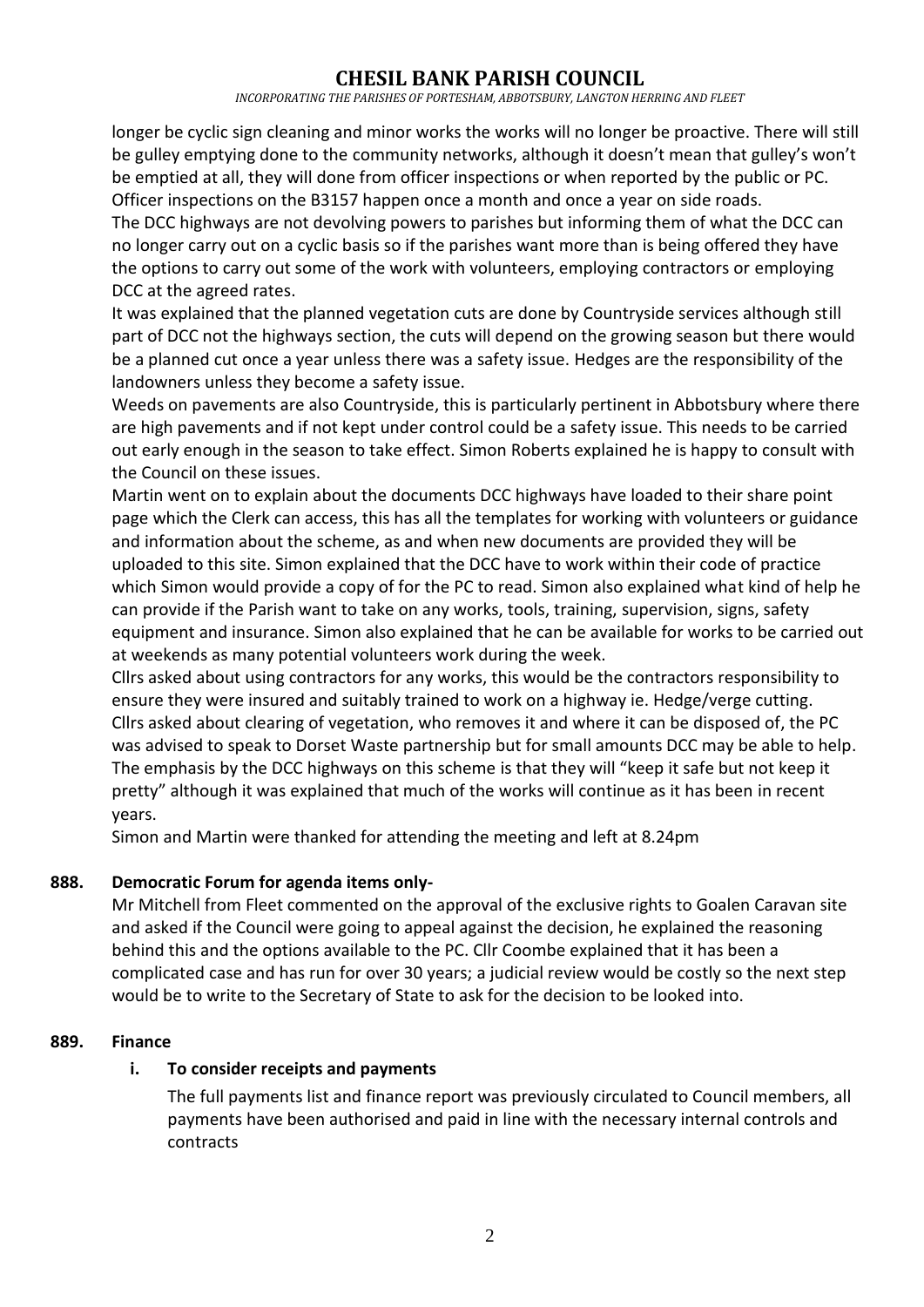*INCORPORATING THE PARISHES OF PORTESHAM, ABBOTSBURY, LANGTON HERRING AND FLEET*

| <b>Receipts</b>               |                              |        |
|-------------------------------|------------------------------|--------|
| Allotments                    | Haine/Chittle                | 40.00  |
| <b>Internet Cafe</b>          | Takings                      | 15.00  |
| Allotments                    | Evans                        | 40.00  |
| <b>Payments</b>               |                              |        |
| ICO data protection           | Annual subs                  | 35.00  |
| <b>Wessex Water</b>           | Cemetery water               | 36.82  |
| <b>HMRC</b>                   | <b>PAYE</b>                  | 17.09  |
| <b>Wessex Ground Services</b> | Playing field grass contract | 81.50  |
| P Bridle                      | Paint for Phone box          | 28.96  |
|                               | Cemetery/Churchyard grass    |        |
| M Jolliffe                    | contract                     | 550.00 |
| G James                       | <b>Grass Contract</b>        | 284.70 |
| I Pritchard                   | <b>LH Grass</b>              | 236.25 |
| Abbotsbury Church             | donation                     | 500.00 |
| Langton Herring Church        | donation                     | 150.00 |
| <b>Fleet Church</b>           | donation                     | 100.00 |
| <b>Chesil Magazine</b>        | donation                     | 125.00 |
| Portesham VH                  | Hall hire                    | 48.00  |
| <b>Strangways VH</b>          | Hall Hire                    | 15.00  |
| W B Vincent                   | Abbotsbury Grass             | 204.00 |
| Langton Herring VH            | Parish meeting               | 15.00  |

Proposed Cllr D Stevens Seconded Cllr K Donnelly **Resolved** Bank Balances as at the end of October 2016 **£34024.89**

### **ii. To consider help towards the cost of installing railings on the west side of St Nicholas Church Yard (HF)**

A letter was received by the Vicar of St Nicholas church supported by Cllr Ford, requesting funds towards new railings to match existing along the west side of the churchyard, after the recent health and safety inspection, the cost of the repairs are in the region of £5000. The PC is not in a position to make a donation in this financial year as this amount has not been budgeted for. It was suggested that the Diocese and Ilchester Estate were approached to see if there was any funding opportunities, also Cllr Collins offered to take a look at the works to give his advice. It was also recommended that 3 quotes should be gathered as the PC has to do when procuring works. This will be discussed further at the December meeting, a response will be sent to the vicar in the meantime.

#### **890. Working Group reports:**

**i. Budget working group-meeting held 19th Oct 2016**- a report was circulated to all giving details of the budget meeting reporting on changes to the costs at the cemetery, allotment rents, financial risk assessment, asset register and a proposed budget for 2017-18 the final figures will be confirmed at the December meeting, Cllr Collins commented in the light of the discussions with Mr Hill, the Council will have to consider if they budget for the working together scheme. The Social media policy being drafted will also include email communications, the code of conduct will also be updated to reflect this; the budget group would meet again before the December meeting to confirm the precept request.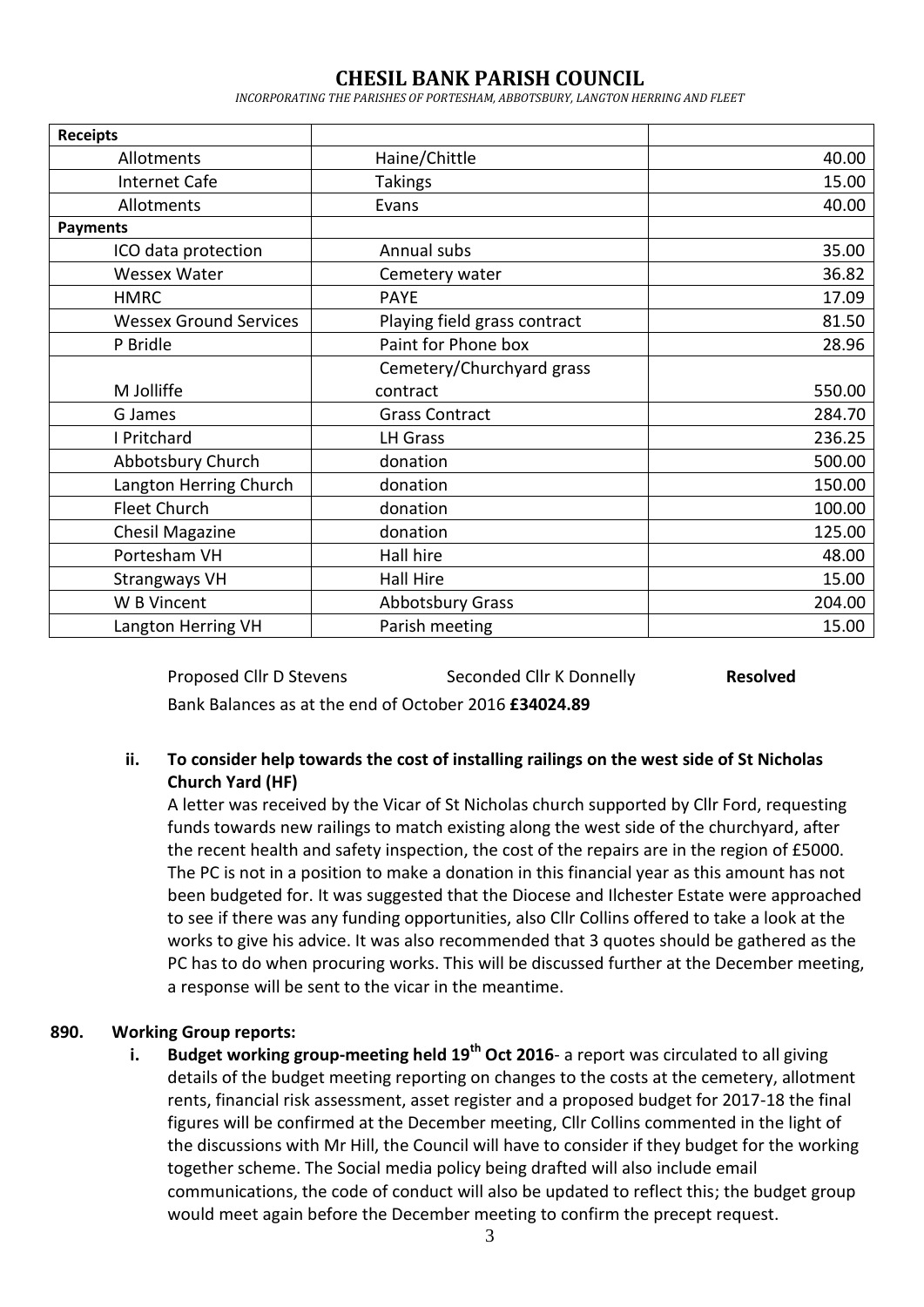*INCORPORATING THE PARISHES OF PORTESHAM, ABBOTSBURY, LANGTON HERRING AND FLEET*

- **ii. Emergency Planning- Defib training update-** Cllr Doggett reported on the training sessions already held at Langton Herring and booked in so by Christmas approx. 30 people will be trained. Portesham village want more training dates which is hoped to commence in January.
- **iii. Recreation- future plans for pavilion at Portesham Playing field** it was agreed that the working group needs to meet and form a plan going forward to look at options and funding.

#### **891. To consider all planning applications in circulation**

- **i. WD/D/16/000905-** Furlongs Homestead, Abbotsbury-Change of use to one holiday unit amended plan- Abbotsbury Cllrs, who had objected to the previous plan, now voted 3-1 for to now support the new amended plan.
- **ii. WD/TP/16/00359-** Land to East of Manor lodge, Langton Herring- Copse of Holme Oaks- No objections
- **iii. WD/D/16/002217-** Field south of Meadens caravan site- Erect animal feed store, although the PC are not consultees, Fleet Cllrs had received many concerns regarding this application from local residents, the Council agreed to make a comment on the application based on the view that *"as a neighbouring parish the PC would like to comment on this application that it is situated on the Jurassic World Heritage Coast in an AONB in full view of the B3157 and local footpaths. The proposed animal store and associated access track by virtue of its scale, siting and design are considered to harm the landscape qualities of this important rural area. The proposed elevated and isolated position of the Feed store would result in an incongruous alien feature within the otherwise undeveloped landscape."*

#### **iv. To discuss any other planning applications/enforcements**

The Certificate of lawfulness for Goalan Caravan site was approved on  $3<sup>rd</sup>$  November, this was further discussed and it was agreed that the PC will write a letter to the secretary of State in the first instance as a judicial review would prove too costly for the Parish Council at this stage- Clerk to action

Proposed Cllr G Whitby Seconded Cllr K Donnelly Resolved

### **892. To receive any Highways issues- request for rechargeable drill for maintaining the SID**

- **i.** Cllr Beck reported that she required a specific drill to change the SID as they have been adapted due to the many stolen batteries, it was noted that this would only cost in the region of £20-£30 so the Cllr Beck will purchase a suitable tool for this purpose. Proposed Cllr Beck Seconded Cllr Ford Resolved
- **ii.** Cllr Beck also reported on the request to deploy a SID in Langton Herring, in order to do this there would have to be a traffic survey (done by DCC Highways) at a cost of £250 plus if this met the criteria the SID pole would cost a further £150, Cllr Doggett will go back to Langton parish to get a feeling for the need due to the costs involved.

#### **893. To consider a report of RoW issues in the Parishes**

Cllr Donnelly reported that Seaway lane is much better now as there has been filming in the area.

#### **894. Reports from the Parishes**

#### **i. Abbotsbury:**

**Possible closure of the Abbotsbury Beach car park and toilets during the off-peak season:** Cllr Donnelly had brought this issue to the PC for discussion, Cllr M White had received an email from Mr Houston (Abbotsbury tourism) explaining the reasoning behind the changes